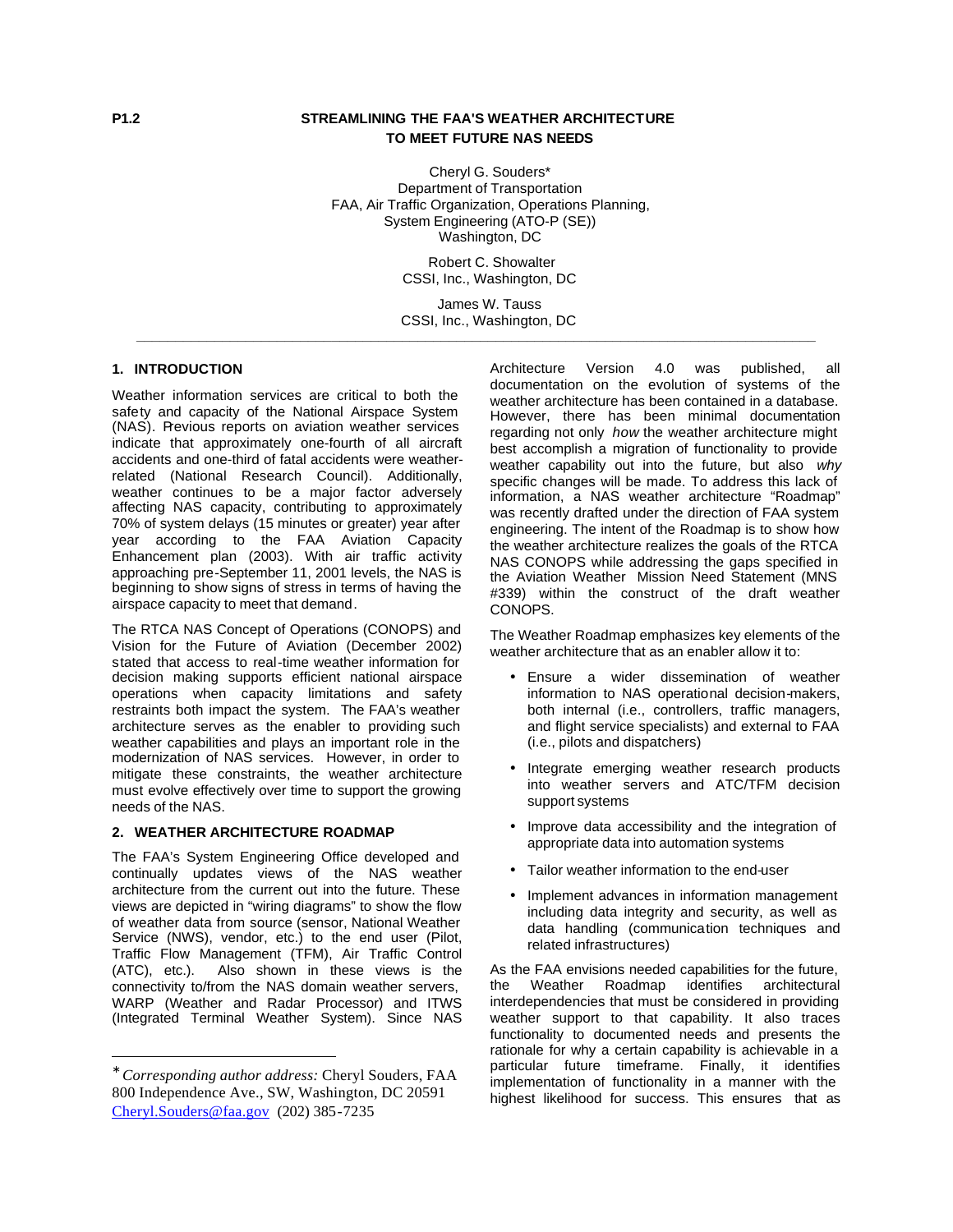incremental changes are made to the NAS, the weather architecture continues to evolve as well and meets each user's future needs for weather information.

This paper presents important components of the Weather Roadmap in timeframes, first describing the current architecture (2004-2005) as an established baseline, then future architectures in two increments, 2006–2010 for the Mid-term and 2011–2018 for the Farterm. These timeframes establish a common thread of improved capabilities that can be traced directly back to NAS initiatives and weather gaps specified in MNS #339. The Far-term includes the Target System Description (TSD), a snapshot of NAS capabilities (or services), which the FAA believes it can reasonably deliver in the 2015 to 2018 timeframe in the current budget environment.

# **3. WEATHER ARCHITECTURE - CURRENT**

The current NAS weather architecture describes the existing weather architecture and incorporates all nearterm projected expenditures to achieve both tactical and strategic benefits through 2005. This section focuses on those changes achieved since the last update (2002).

Figure 1 depicts the current facilities and subsystems as well as data flow connectivity. Weather data flows from left to right as it moves into and through the NAS. Multiple sources of weather data and products are shown on the left. Sensors are shown on the top left. Government agencies and vendors are shown on the bottom left. Weather communication switches are shown left center. The WARP and ITWS weather servers are shown right center. Weather information

users are shown on the right. Dotted lines indicate new system fielding and associated interfaces.

At the present time, the NAS weather architecture has begun the migration from separate, standalone systems to one that features a weather server concept. For example, the FAA recently fielded the second and third stages of the WARP system. The WARP functions as an "en route weather server" and meteorologist's workstation at the Air Route Traffic Control Centers (ARTCC) and Air Traffic Control System Command Center (ATCSCC). WARP's new functionality enables the system to create NEXRAD mosaics for display on controllers' screens, and to integrate new products that are sent to en route controllers and traffic managers, as well as increasing the number of systems to which it sends data.

The FAA also began implementing its "terminal weather server" ITWS. When fully deployed, ITWS will provide traffic management with tailored products that depict impacting weather at 46 of the busiest NAS airports, where the majority of NAS delays occur. FAAsponsored aviation weather R&D efforts also provide both safety and capacity benefits with the emergence of new forecast products such as in-flight icing and turbulence products in digital, gridded format.

In the NAS, thunderstorms contribute the most to weather-related delays and focused aviation weather research has enabled the FAA to develop a prototype capability to generate thunderstorm forecasts for terminal use. While not yet used for operational purposes, these forecasts (called the Convective Weather Forecast (CWF)) are viewed in numerous air



**Figure 1 NAS Weather Architecture (2004-2005)**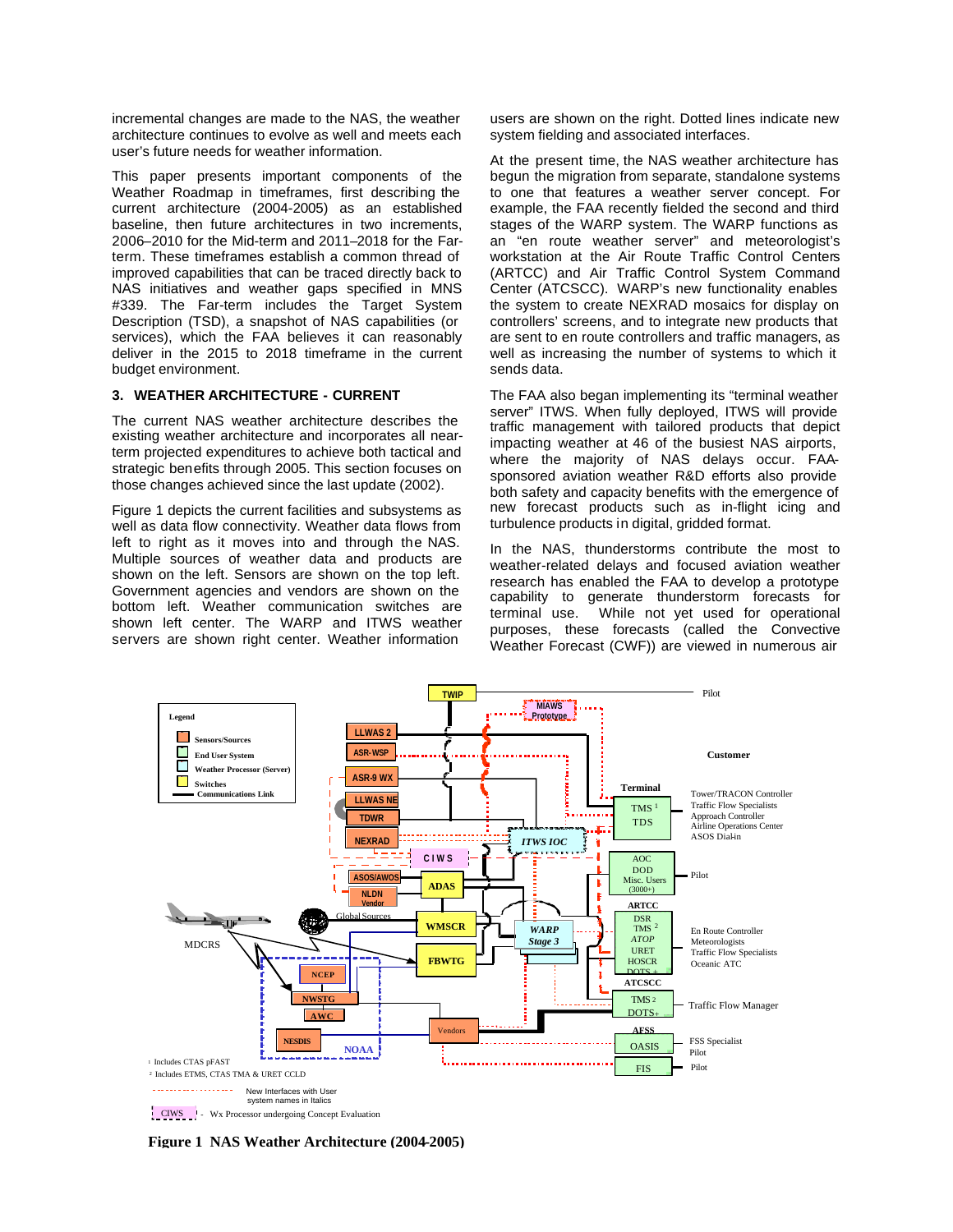traffic control facilities as part of a "concept of operations" phase. The FAA tested the CWF at its three ITWS prototype sites: Dallas/Ft. Worth, TX; Orlando, FL; and Memphis, TN. The CWF was also on the Port Authority prototype at New York. A quantitative benefits assessment for New York attributes about half of the convective avoidable delay reduction to ITWS' storm growth and decay capability (found in the CWF). The FAA's Joint Resources Council approved funding for fielding 22 of the 34 ITWS systems with the CWF capability. Funding for the remaining 12 systems will be sought later if proved to be cost beneficial.

The FAA has two prototype systems, primarily developed to provide enhanced convective information, undergoing proof of concept. The Corridor Integrated Weather System (CIWS) supports traffic flow managers by providing a 2-hour Regional Convective Weather Forecast (RCWF) and an echo tops forecast to six ARTCCs, six large Terminal Approach Control (TRACON) facilities, and the ATCSCC. This capability is undergoing investment analysis to determine the most cost effective acquisition strategy. The Medium Intensity Airport Weather System (MIAWS) provides convective information to terminal controllers at locations with fewer operations. The FAA deployed MIAWS prototypes at three airports to provide controllers with a real-time display of six-level precipitation intensity and storm position and short term storm -extrapolated forecasting. The FAA Air Traffic Organization (ATO) Executive Council recently examined the proposed MIAWS solution and acquisition of this capability has been canceled until a more cost-effective solution is developed.

During this time period, the FAA upgraded the system processor and added a new ice-free wind sensor to its 569 Automated Surface Observing Systems (ASOS). The ice-free wind sensor provides accurate wind measurements during winter storms. The FAA continues to improve ASOS Data Acquisition System (ADAS) reliability and sustain its capability to collect automated surface observations from its Automated Surface Observing Systems (ASOS) and 180 Automated Weather Observing System (AWOS). The agency is evaluating the inclusion of total lightning (e.g., adding incloud and cloud-to-cloud lightning) into ADAS (and thereby to ASOS and AWOS) to provide more lead-time to NAS service providers and users of convective activity near airports.

NEXRAD was upgraded to an open-system architecture enabling FAA weather systems to receive improved FAA-specific radar products such as digital velocity and high-resolution precipitation intensity. Replacing processor components of the Radar Product Generator subsystem also resulted in quicker delivery of products, addressing ATC concerns on data latency.

### Development and Deployment Issues

The Operational and Supportability Implementation System (OASIS) program, originally planned for deployment to 61 Automated Flight Service Station sites, has encountered delays and funding shortfalls, resulting in only 14 OASIS systems being deployed by the summer of 2004. Twelve additional systems to be deployed by December were delayed pending the results of a FAA study to determine if flight services were inherently governmental. The FAA is currently evaluating proposals to outsource the provision of flight services, either commercially or by a separate Government solution.

For some time the FAA has been questioning the proliferation of weather systems. This has resulted from the past practice of allocating requirements to each domain, resulting in domain-optimized solutions rather than NAS optimized solutions. An area that is a prime candidate for streamlining or consolidation is thunderstorm forecasting, as both terminal and en route/traffic flow products have been developed. Also, aviation weather R&D efforts have been ongoing for several years and generated different thunderstorm forecast products in various states of use, while others are emerging at this time. With the FAA's acquisition budget decreasing and additional emphasis on costbeneficial decision making, analysis is ongoing to determine if a single thunderstorm forecasting capability could satisfy both the terminal and en route/traffic flow requirements. Details of those efforts are described in another paper at this conference by the present authors.

### **4. WEATHER ARCHITECTURE – MID-TERM (2006- 2010)**

The Mid-term includes several major changes that enable the architecture transition to enhanced capabilities needed to support NAS decision-makers to 2018 and beyond. These changes (Figure 2.) primarily improve the capability of the NAS "domain weather servers."

- ITWS completes deployment at 22 sites with the CWF and emerging enhanced R&D products
- The capability to provide regional forecasts of convective activity (RCWF) in high-activity NAS corridors becomes operational
- The WARP is replaced providing new functionality enabling improved support from the Center Weather Service Unit (CWSU) meteorologist with upgrades to processing power, storage, etc., and connectivity to NWS databases
- ASOS and NEXRAD undergo sensor enhancements

The ITWS capacity enhancing gust-front prediction algorithm, which provides controllers with lead-time to reconfigure the runways during wind-shift passage, is improved.

The one-hour terminal CWF enables TRACON controllers to anticipate storm passage near gates. Late in the period, ITWS receives an automated 2-hour forecast of convection (line thunderstorms only) that depicts storm position and movement. ITWS Pre-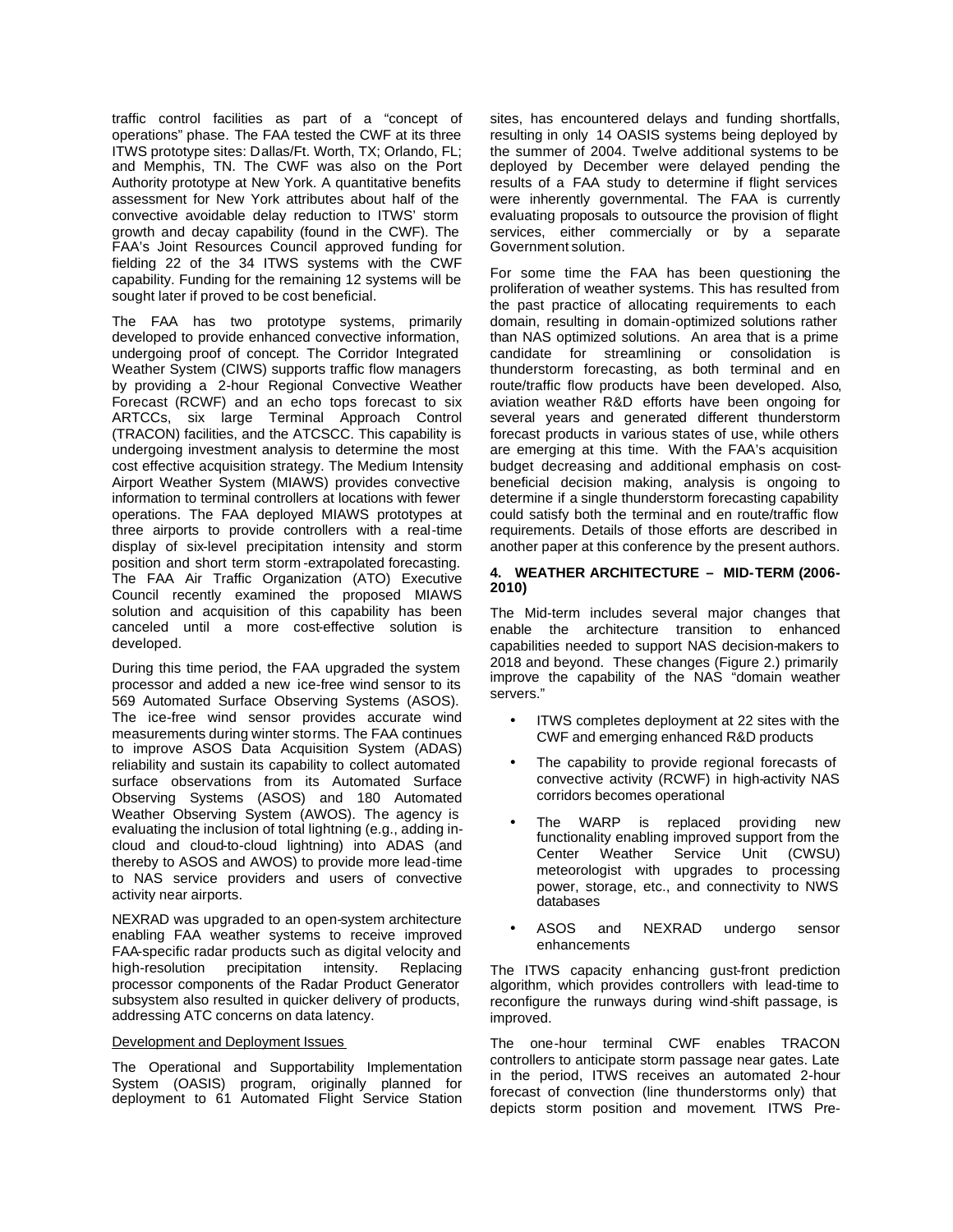

**Figure 2 NAS Weather Architecture (2006-2010)**

Planned Product Improvements also include a Vertically Integrated Liquid (VIL)-based thunderstorm mosaic for large TRACONs, which provides increased coverage and enhanced resolution of convection. At snowsusceptible airports, ITWS incorporates an advanced version of the Weather Support to Deicing Decision Making (WSDDM) software (including improved data from NEXRAD and ASOS). ITWS provides 2 km, 30 and 60-minute forecasts of gridded wind products to automation systems (e.g., Center TRACON Automation System (CTAS)/active Final Approach Spacing Tool) to optimize performance. It also interfaces with the Standard Terminal Automation Replacement System (STARS) or other Information Display Systems (IDS) enabling controllers to see weather impacts on terminal operations.

Of major importance during this timeframe is the interface between ITWS and WARP, which enables a two-way product exchange between terminal and en route domain weather servers. This enhances dissemination of weather-impacts at NAS pacing airports to both terminal and en route traffic managers, bolstering common situation awareness and also helps consolidate display systems in crowded ATC/TFM workplaces.

WARP receives a major upgrade by mid-period to sustain its functionality as well as provide enhanced forecasting tools for the CWSU and an interface to the NWS Advanced Weather Interactive Processing System for database exchange and retrieval.

Medium-level airports without an ITWS or Airport Surveillance Radar (ASR-9) Weather System Processor WSP likely receive an IDS to display CIWS-generated thunderstorm forecasts via WARP. As IDS become more prevalent, output/images from other systems (i.e., ASR-WSP, Terminal Doppler Weather Radar (TDWR), Low-Level Wind-Shear Alert System (LLWAS), ASOS, and Digital Altimeter Setting Indicator) in each facility are consolidated into the IDS display, eliminating unnecessary monitors.

Changes in the weather architecture also take place in the en route domain:

- Support for Traffic Flow Management Modernization (TFM-M) initiatives
- Support migration to centralized weather processing.

TFM-M includes new products from weather research for both TM display and integration into TFM traffic flow decision support tools. WARP improves support to TFM-M initiatives as it provides higher-resolution weather products (e.g., in-flight icing, turbulence, and convection) for integration into the algorithms of automation systems and tools (e.g., Enhanced Traffic Management System (ETMS), and routing tools (CTAS/TMA (Traffic Management Advisor) and CTAS/DA (Descent Advisor), etc.)

The WARP Replacement takes full advantage of NEXRAD improvements including new VIL-based products to provide better coverage and resolution of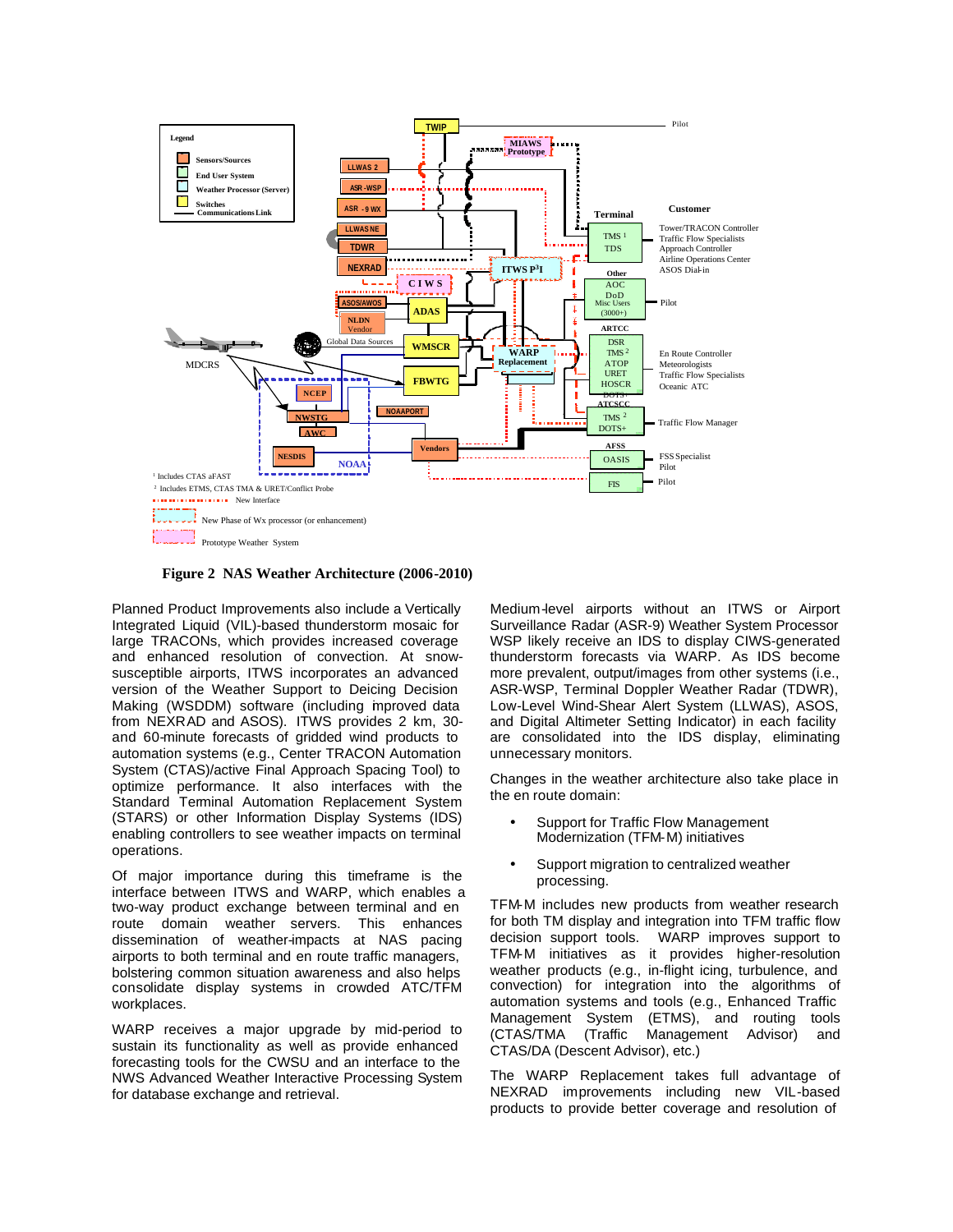convection and faster volume scans (VCPs) to update controller and TM displays more quickly. In addition, dual polarimetric scans enhance detection of precipitation type (i.e., liquid vs. solid) and in-flight icing conditions.

The WARP provides oceanic ARTCC specialists with convective diagnostics, nowcasts, and 1- to 2-hour forecasts as inputs into automation systems via improved Aviation Weather Center products. Late in the period, volcanic ash and turbulence products are made available.

During this timeframe the CIWS capability is fielded (most likely at the ATCSCC) with an interface to the existing dissemination infrastructure. This enables RCWF products of position/movement out to 2 hours (plus echo top forecasts) to reach TM at the ATCSCC, ARTCCs, and TRACONs, and large Towers/airports, where they will be displayed on user systems, as well as to Airline Operations Centers (AOCs). CIWS expands to other FAA designated high traffic/weather impact corridors near the end of this timeframe.

Meteorological Data Collection and Reporting System (MDCRS) or in situ aircraft observation density increases due to broader equipage. Water vapor sensor installation is increased and more aircraft have a turbulence algorithm installed in the flight management system. Additional MDCRS observations are also collected during ascent and descent, providing valuable lower altitude data.

NWS model data also evolves during this timeframe, as the WRF (Weather Research and Forecasting) model replaces the Eta and Rapid Update Cycle models in 2005 and 2007 respectively. The FAA evaluates the need to move from 40-km model output resolution to a higher (20-km) output resolution for some or all parameters. The FAA Bulk Weather Telecommunications Gateway (FBWTG) receives more bandwidth and data compression algorithms to handle the anticipated increased throughput.

Interfaces between the WARP Replacement, CIWS, ITWS, and the flight service platforms improve dissemination of data and products between Terminal and En Route traffic specialists facilitating CDM, which sets the stage for domain weather server centralization. By the end of this period, the architecture evolves into a framework that begins to freely exchange data across traditional NAS domains. This entails implementing a new telecommunications network, which moves the NAS from a point-to-point system to one that is netcentric. It uses data flow streamlining, compression techniques and the initial phases of the System Wide Information Management (SWIM) to consolidate interfaces to sensors and provide advanced dissemination capabilities late in the period. In essence, the weather architecture becomes less "domain-centric".

### Architecture Critical Path and Considerations

All changes to the weather architecture must enhance

the ability of NAS operational decision makers to make informed decisions in advance to mitigate the impact of adverse weather. This requires:

- Developing 'bpen systems" with expandability that permits easy incorporation of new, tailored algorithms/products as they mature
- More accurate weather information for display and integration into decision support systems
- Improved collaboration between service providers and users by providing each with a similar depiction of impacting weather

The third element is virtually unobtainable without the first two, as they form a "critical path" to achieving improved collaboration. Studies show that the NAS will net the greatest potential benefits from improved identification and prediction of weather and its impacts **on the terminal area.** This is because most weatherrelated delays and accidents, as well as safety-related incidents occur there. The associated "ripple effect" of NAS delays from the terminal **outward** as a result of delays at pacing airports is incontrovertible.

Expedited deployment of ITWS facilitates many of the perceived benefits to Terminal. The deployment is not only a major critical-path event for the Terminal domain, but for the entire NAS as well

### **5. WEATHER ARCHITECTURE – FAR-TERM (2011- 2018)**

Centralized processing of weather information begins in earnest during this timeframe. With this transition, it is essential to ensure that legacy platform functionality is not "lost" when a new platform subsumes its functionality. Technologies emerge that enable a single system to provide weather information and ATC Advisory Services to users (e.g., decision-makers requiring weather) in all domains. Given that weather transcends all domains, this evolving architectural concept of providing weather services for all domains from a single source is not only technically feasible, but logical as well.

The WMSCR and FBWTG functionalities are subsumed by SWIM, which allows for the elimination of most direct connectivity between sensors and processors as well as end user display systems (See Figure 3). Information technology modules of SWIM greatly facilitate this exchange of weather data, products, and information, including priority plus "communications intelligence" to enable perishable weather information to reach the most remote user in accordance with the most stringent NAS latency requirements (i.e., the timely transfer of ITWS short-term terminal convection and Obstruction to Vision (OTV) forecasts).

An automated graphical product replaces the text icing AIRMET. A Wake Vortex prototype sensor is developed and deployed to detect and track wake vortices based on earlier research efforts. Late in the period, integrated icing products are available with aircraft-specific and preflight planning information.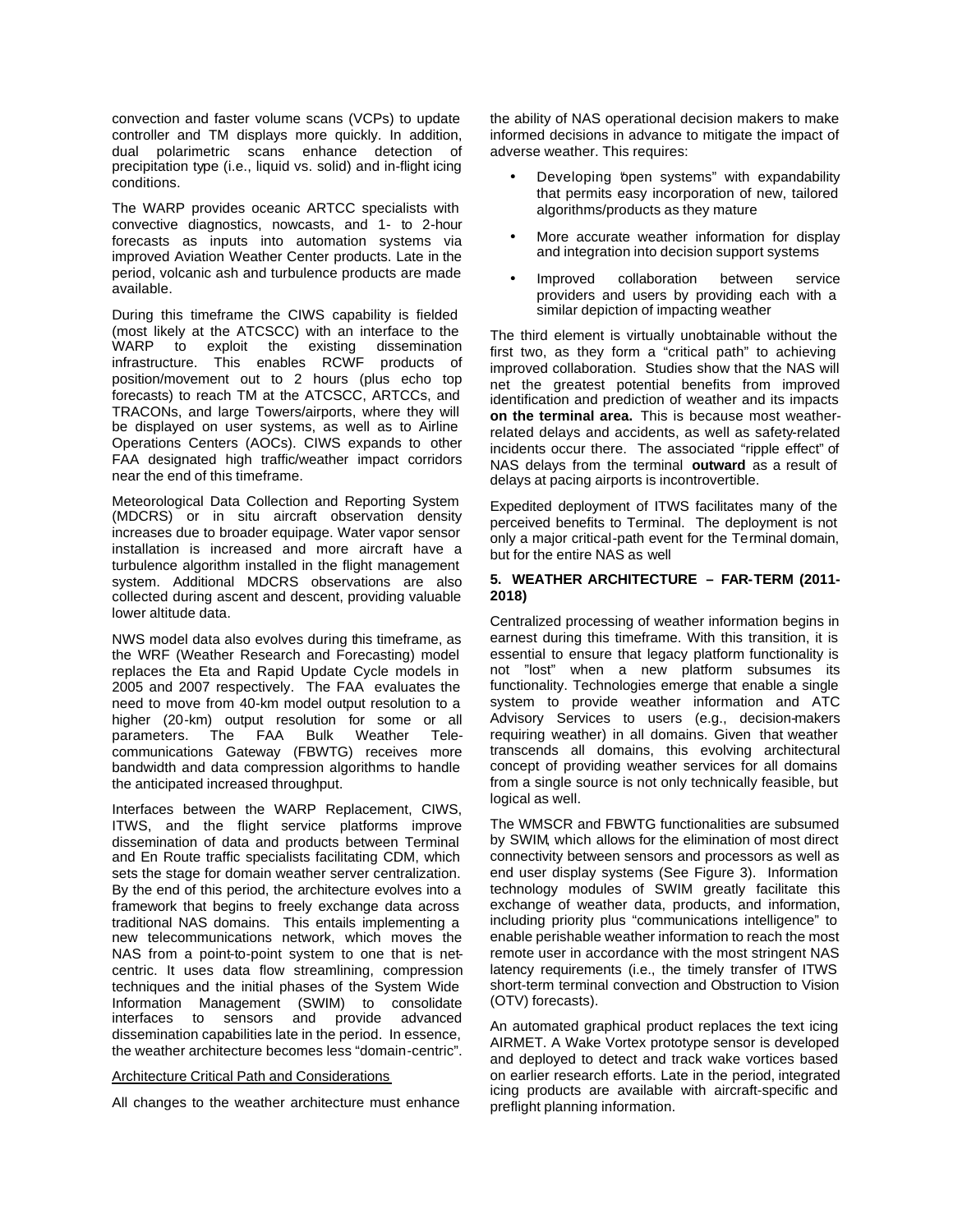

**Figure 3 NAS Weather Architecture (2011-2018)**

ITWS receives a crucial technological refresh early in this timeframe to update the processor and software, plus add new product algorithms to sustain its capability to support airports through GWP implementation (at least 2018). New product algorithms include the Machine Intelligent Gust Front Algorithm improvements, data quality alerts for the ASR-9, and a gust front mosaic with longer forecasts (30-60 minutes) of gust front position information for large TRACONs.

Multifunctional IDS replace most ITWS displays, as well as other terminal display systems, which enables FAA service providers to view all necessary information on a single workstation regardless of user location. At the end of the period, the General Weather Processor (GWP) emerges to provide a single automated source of weather information (plus a backup for redundancy). The GWP replaces the WARP at each Center and the ATCSCC and the deployed CIWS. This consolidation of weather processing to a single location is transparent to service providers and users, as an interface to SWIM facilitates near real-time dissemination of sensor input to the GWP as well as dissemination of its products throughout the NAS.

Improved understanding of how to integrate weather information into decision support tools due to:

Emergence of more accurate weather products/information that quantify measurable effects of weather on an area of airspace (e.g., capacity reduction) or other TFM decision objects (rather than simply provide improved detection and forecast products of aviation-impacting phenomena)

• Improvement in weather product accuracy

Operational decision-makers receive information regarding the impact—what they want—not just improved weather products. The real value of a weather product to operations is that not only must it be accurate, but it must also relate to an operational threshold important to the decision-maker (i.e., tailored).

Confidence is higher regarding forecasts of future atmospheric states due to improved forecast performance. Far-term products contain metrics for reliable accuracy to support TFM decision-making. This means performance metrics are based on aviation (e.g., capacity reduction, route closure, duration, etc.) and not just meteorological thresholds (e.g., severe, moderate, etc.). Thus, decision-makers can effectively judge product or tool performance by what is important to them.

Products for TFM include 1-, 2-, and 4-hour thunderstorm forecasts with 6-hour forecasts possible later in the period; 2-hour Echo Tops forecasts; OTV products, including terminal and regional depictions;<br>thunderstorm-induced turbulence graphics; and thunderstorm -induced turbulence graphics; and improved reflectivity mosaics with higher resolution and total lightning. Other thunderstorm products (e.g., improved CCFP and 4-dimensional arrival/departure gate forecasts) contain higher spatial and temporal fidelity, as the science of meteorology advances and our understanding of weather impacts on capacity improves.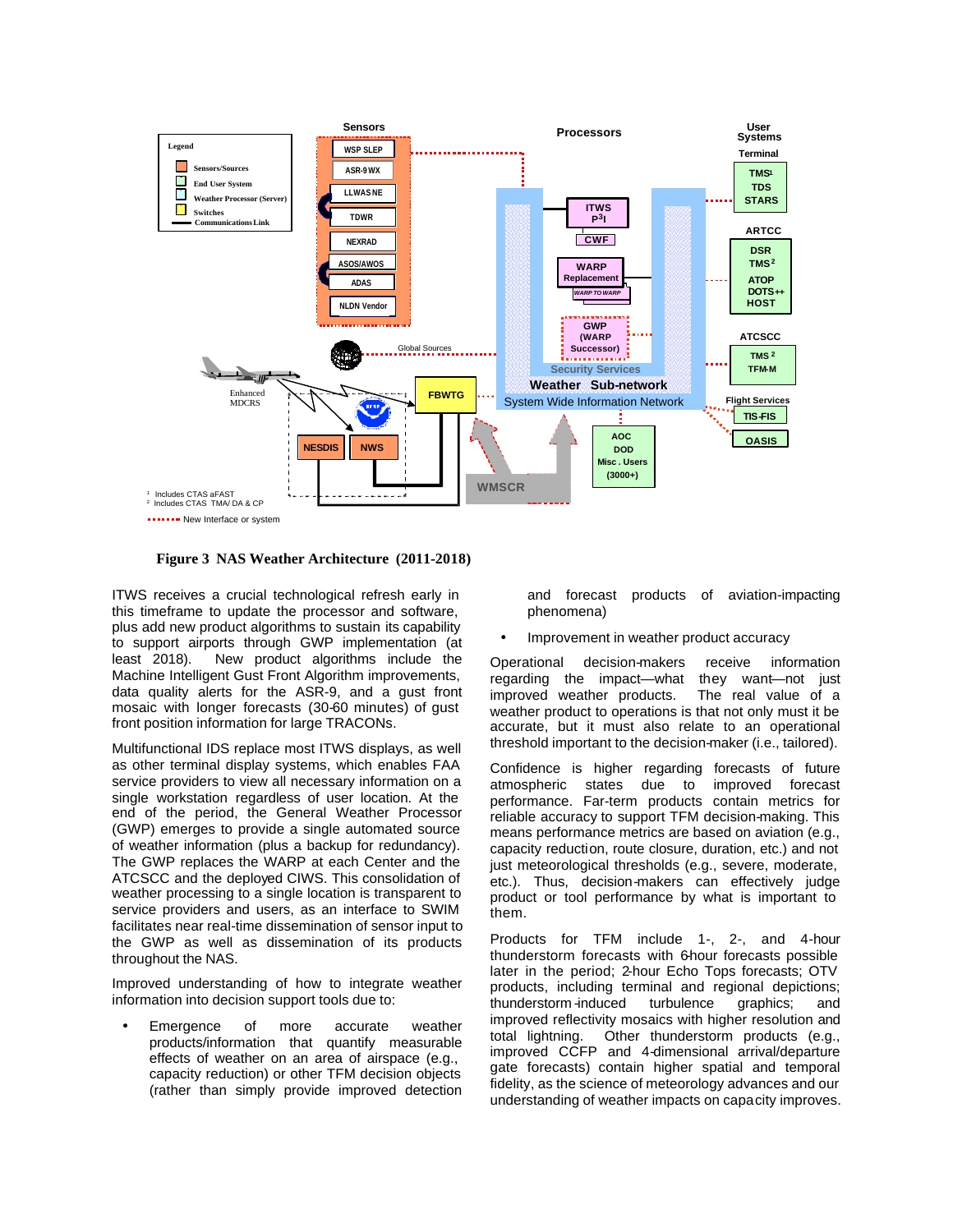At oceanic Centers, weather products also flow to nextgeneration Advanced Technologies and Oceanic Procedures/Dynamic Oceanic Track System (ATOP/DOTS++) platform from WARP/CIWS. TMs can plan for and generate flexible routes using integrated satellite/aircraft/ground-based inputs of thunderstorms (including lightning and convection induced turbulence), volcanic ash, in-flight icing, winds aloft, and clear air turbulence.

Advanced data link capability emerges during this timeframe, allowing the flight deck (all classes of users) to receive weather information of value regardless of avionics or data link path. Applications, focused initially for en route, are driven by the benefits of equipage. This technology stems from next-generation TFM applications (that contain integrated weather) as well as the integrated Flight Management System (FMS) and Navigational (onboard) databases, which query databases for updated weather information from MDCRS, Pilot Reports (PIREPS), and NWS databases. In addition, expanded equipage of MDCRS onto more jetliners and commuter/air-taxi aircraft flying at lower altitudes greatly expands this source of automated airborne weather observations. Automated and continuously updated flight optimization techniques provide 20-, 40-, and 60-minute conflict-free trajectories (containing integrated weather) via inputs from en route automation platforms, trajectory tools, FMS, and surveillance tools.

Interfaces to SWIM enhance collection of air-to-ground data (weather and flight data), while aircraft avionics improvements allow for receipt of more tactical-use decision aid products. These products include manual and Electronic (E)-PIREPs for tactical situational awareness, location of thunderstorm activity for tactical reroutes or over flights, in-flight icing for holding altitudes or final approach patterns, non-convective turbulence for convenience/comfort, and wind shear and late in the period, slant visual range for final approach.

Dispatch/AOC maintains access to improved weather products via the FAA Telecommunications Infrastructure (FTI) or FAA-qualified Internet service providers. SWIM eventually replaces the need for FTI-based products sourced directly from the GWP.

#### Architecture Critical path and Considerations

The weather architecture migration during the Far-term transition must focus on four high-level events to ensure success.

1. Maintaining weather functionality and modular implementation. The recently completed Weather Functional Analysis is decomposed to the platform level (e.g., ITWS, WARP, etc.) to ensure functional conservation. Additionally, if the functionality is modularized, the GWP can "evolve" as fast or as slow as technology or budgetary constraints allow.

2. Ensure that decision-makers continue to receive the type of information that they need to complete mission goals. User-need studies similar to the study, "Center Traffic Management Unit Weather Needs," FAA, 1999, for pilots and air traffic controllers are expanded and continue to be refined to ensure all users needs are known.

3. Ensure that all system or platform improvements bring value to users and that these value or benefits can be measured. The maximum leveraging of proven capabilities must be focused in ways that bring improved benefit to users and leverage on multi-agency capabilities.

4. Ensure that the NAS can work in an extended "transition state" between the paradigms of today (domain-centric) and the TSD constructs of the future (net-centric). All interim platforms will be open, robust and expandable in case the TSD replacement system is delayed or not implemented.

To facilitate these high-level events, there are four additional considerations/issues based on various assumptions about TSD platforms. Most of these assum ptions concern:

- Functionality that must be maintained
- System transition
- Latency issues for time-sensitive data
- Implementation timeframes of TSD platforms

Systems being streamlined through consolidation of processing or display functionality must be carefully tracked to ensure no functionality is lost. Also, extremely limited, if any, processing will be performed by consolidated IDS platforms. So the function of processing weather data (e.g. "fusing" various data sets to generate mosaics and other products) resides first in WARP/CIWS and later in GWP. Only the data output is sent to the IDS or other TSD platforms. With consolidation from multiple sites to a single site, analysis will be performed to ensure that data latency requirements continue to be met. In this timeframe, with future funding unknown, implementation of TSD platforms ensures interdependencies are considered. The transition, however, must be transparent to the end user.

# **6. CONCLUSIONS**

The FAA's TSD provides insight into how the NAS weather architecture evolves into the next decade. It provides an architectural snapshot of the systems and facilities that will comprise the NAS at a point in time toward achieving the vision of the RTCA NAS CONOPS. In keeping with the theme of the modernization [to consolidate functionality, thereby reducing the number of systems and associated life cycle costs], the TSD shows the consolidation of the functionality of weather product generation. This streamlining greatly reduces the number of weather processors as a single weather processor emerges (GWP) to generate the vast majority of NAS weather information. It will tailor and disseminate products via SWIM to users across traditional NAS domains.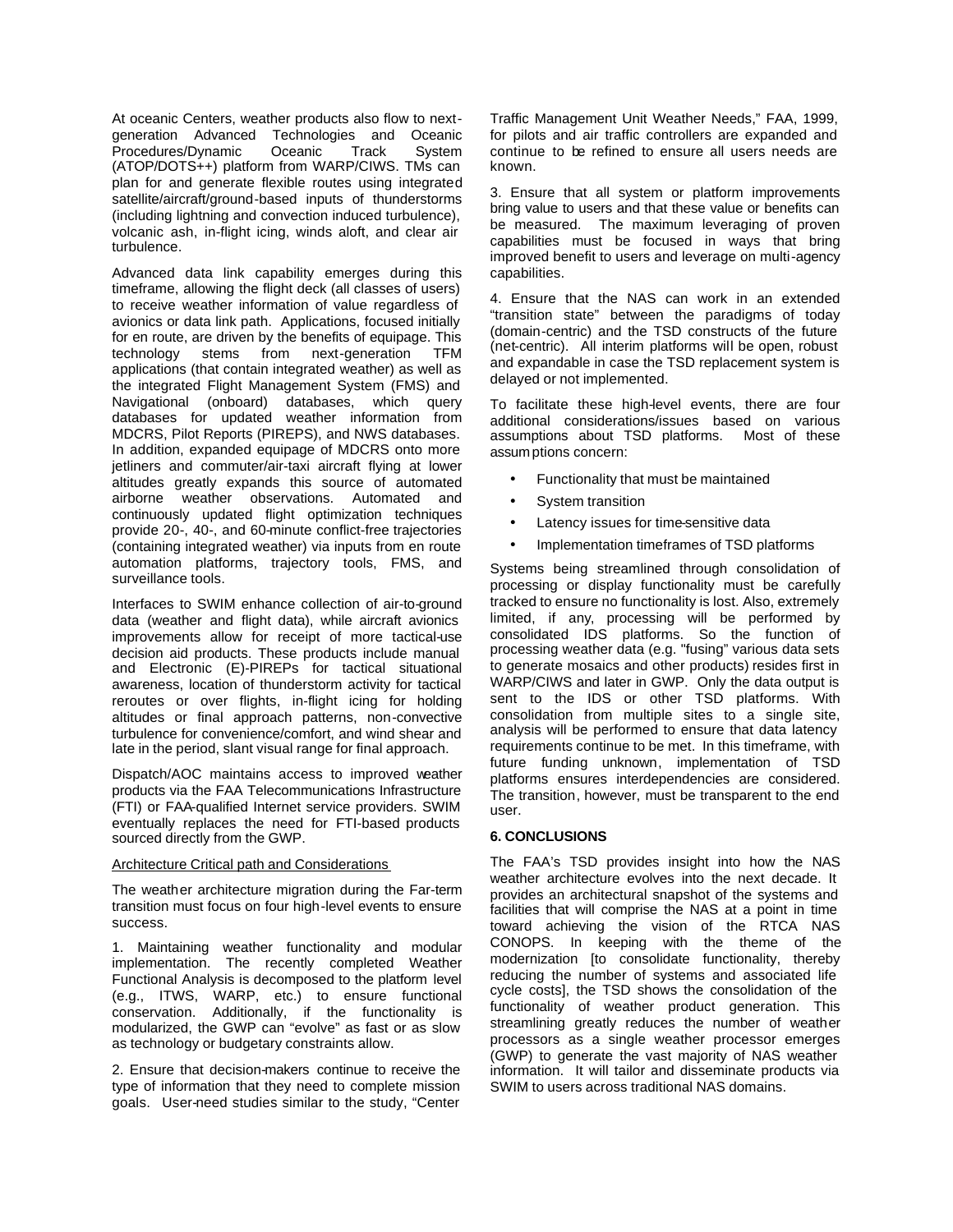TSD-era systems facilitate the NAS modernization by leveraging off of industry-driven advances in areas such as telecommunications, data compression, and computer processing power. This enables near simultaneous distribution of enhanced weather products and information to NAS service providers and users that greatly aids common situational awareness of hazardous weather. Incorporating weather information into automation systems goes further by providing operational decision-makers with what they really want—a depiction of how adverse weather impacts NAS operations . An example is the integration of weather into traffic flow decision tools so that decision makers view only 'capacity constraints.'

At the same time, the FAA is adopting new paradigms that emphasize the "business case" meaning that new technology must support operations, while reducing operating costs. Also, a commitment has been made to continue supporting NAS services with greater accountability throughout the agency. This translates to the likelihood that new programs will only be started after the requirement is validated, viable alternatives have been proposed, and the selected solution is supported by a sound business case. Also, any solution that optimizes one domain at the expense of another will be unacceptable.

While the full impact of the reduced budget on the weather architecture is unknown at this point, it is reasonable to assume that several weather programs (or program elements) will likely be delayed. An early casualty of this fiscal reality is the ITWS, which has had the fielding of approximately one third of all it's systems delayed.

In summary, the challenge for the FAA is to employ system -engineering principles in order to prudently fund needed improvements to the NAS weather architecture that will harmonize with NAS efficiency (capacity) enhancements that are critical for modernization. Implementation timeframes for FAA weather systems and products have been traditionally and will continue to be driven by factors often beyond agency control technology and budget appropriations—that complicate an orderly transition of elements of the NAS weather architecture.

# **ACRONYMS in Text and Figures:**

A/D = Approach/Departure Controller ADAS = AWOS Data Acquisition System AIRMET = Airmen's Meteorological Information AOC = Airline Operations Center ARTCC = Air Route Traffic Control Center ASOS = Automated Surface Observing System ASR-9 = Airport Surveillance Radar ATOP = Advanced Technology and Operational **Procedures** ATC = Air Traffic Control ATCSCC = Air Traffic Control System Command Center ATO = Air Traffic Organization

AWOS = Automated Weather Observing System

CDM = Collaborative Decision Making

CCFP = Collaborative Convective Forecast Product

CIWS = Corridor Integrated Weather System

CONOPS = Concept of Operations

CTAS = Center TRACON Automation System

CWF = Convective Weather Forecast (terminal use)

DOTS = Dynamic Ocean Track System

DSR = Display System Replacement

ETMS = Enhanced Traffic Management System FBWTG = FAA Bulk Weather Telecommunications Gateway

FIS = Flight Information Service

FMS = Flight Management System

FTI = FAA Telecommunications Infrastructure

GWP = General Weather Processor

HOSCR = Host/Oceanic Computer Replacement System

HOST = Host/Oceanic Computer System

IDS = Information Display System

ITWS = Integrated Terminal Weather System

LLWAS = Low-Level Wind-Shear Alert System

LLWAS-NE = Low-Level Wind-shear Alert System-Network Expansion

MIAWS = Medium Intensity Airport Weather System

MDCRS = Meteorological Data Collection and Reporting System

MNS = Mission Need Statement

NAS = National Airspace System

NESDIS = National Environmental Satellite, Data, and Information Service NLDN = National Lightning Detection Network

NWSTG = NWS Telecommunications Gateway

OTV = Obstruction to Vision

OASIS = Operational and Supportability Implementation System

PIREP = Pilot Report

RCWF = Regional Convective Weather Forecast

SIGMET = Significant Meteorological Information

STARS = Standard Terminal Automation Replacement System

SWIM = System Wide Information Management

TDS = Terminal Display System

TDWR = Terminal Doppler Weather Radar

TFM = Traffic Flow Management

TFM-M = Traffic Flow Management Modernization TIS-FIS = Traffic Information Service – Flight

Information Service

TMA DA = Traffic Management Advisor Descent Advisor

TMA CP = Traffic Management Advisor Conflict Probe

TMS = Traffic Management System

TRACON = Terminal Approach Control

TSD = Target System Description

TWIP - Terminal Weather Information for Pilots